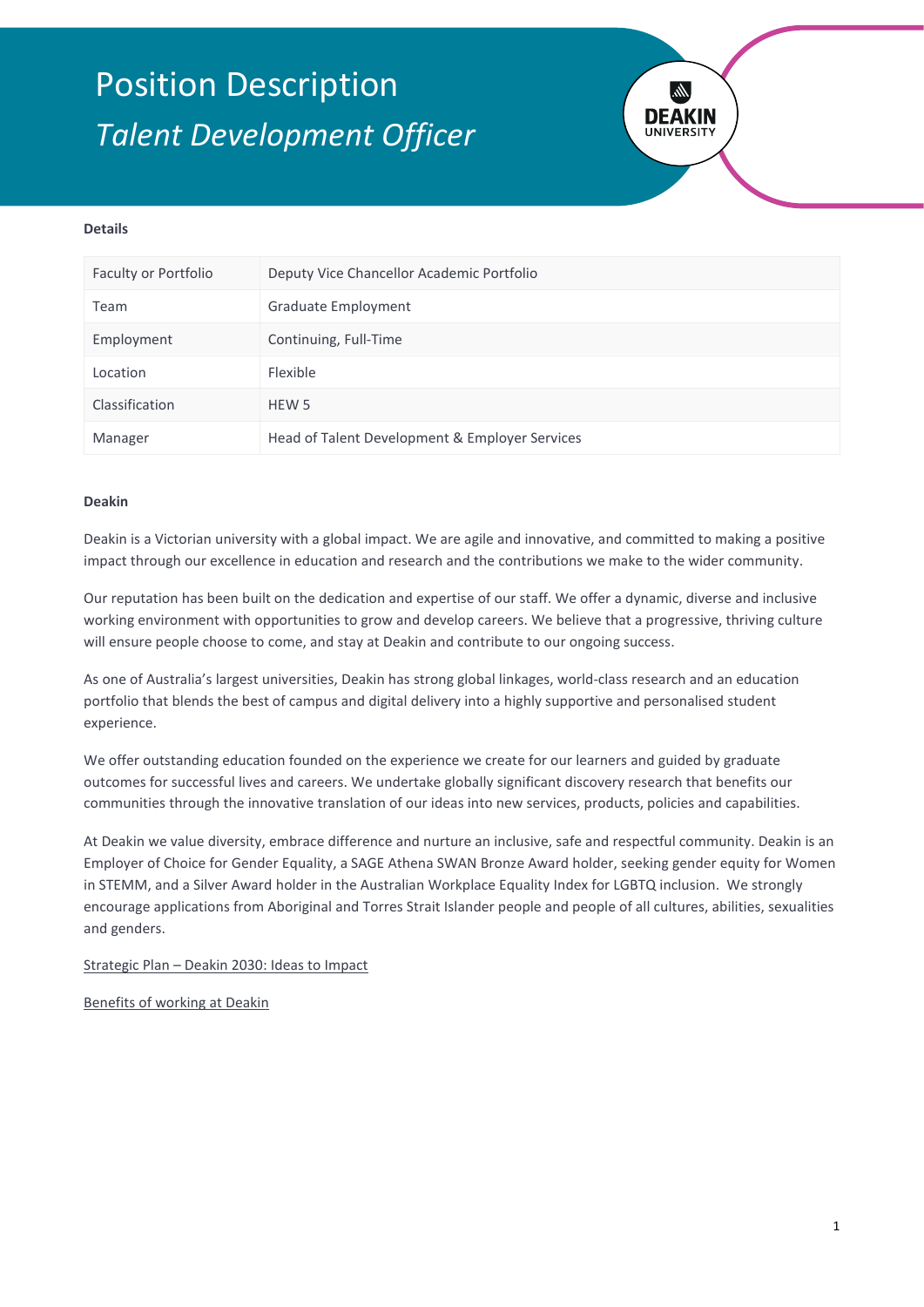# Position Description *Talent Development Officer*



### **Overview**

The Talent Development Officer is responsible for supporting the operations of the Talent Development and Employer Services team within DeakinTALENT.

The position plays a key role in supporting the coordination and delivery of Talent Development and Employer Services events and the annual program of Talent Development and Employer Services workshops, programs and related projects. This includes providing operational support within various Talent Development and Employer Services programs and offerings, support for Employer and Divisional Events, and assisting in the coordination of a variety of program related services.

#### **Responsibilities**

- 1. Consult with available sources to gather relevant information and seek the expertise and advice of other people as appropriate.
- 2. Generate new ideas and shares those ideas with others in the work area to improve process and practice.
- 3. Engage in process improvement activities and adopt new ideas, approaches and changes to work practices.
- 4. Build productive relationships with a diverse range of existing stakeholders, providing support regarding events and Talent Development and Employer Services initiatives, and actively seek to maintain positive relationships.
- 5. Present information in a clear, structured, concise and tailored way by focusing on key messages and check that messages are understood and meet audience needs.
- 6. Clarify expectations and respond promptly to client requests, queries, or complaints to ensure client needs are met to agreed standards and timelines.
- 7. Deliver effective and efficient outcomes and outputs against team and operational work plans. Work closely with stakeholders to achieve these outcomes.
- 8. Recognise the importance of teamwork and of effective communication amongst team members and build rapport within immediate team in ways that are respectful and inclusive of others

#### **Relationships**

- **Internal relationships:** Talent Development & Employer Services team members, Graduate Employment Team staff, Academic and Professional staff from Faculties and other University Portfolios
- **External relationships:** External organisations

#### **Selection**

#### *Qualifications and experience*

• Completion of a degree or an equivalent combination of relevant experience and/or education/training